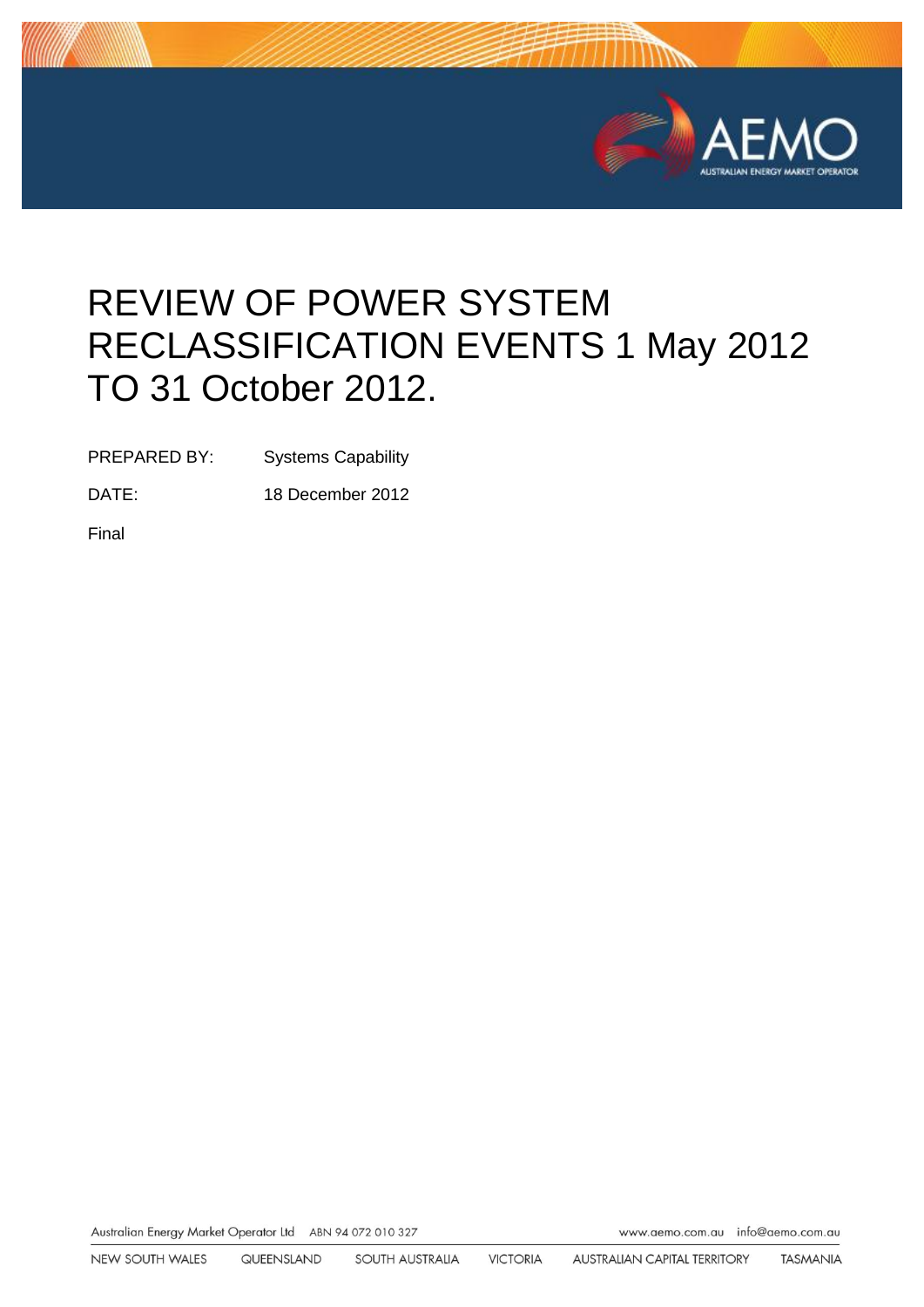

# **Contents**

| $\mathbf{1}$   |                                                                  |
|----------------|------------------------------------------------------------------|
| 2              |                                                                  |
| 3              |                                                                  |
| $\overline{4}$ | Development of Criteria for Re-classifying Contingency Events  4 |
| 4.1            |                                                                  |
| 5              | Analysis of Reclassification Events over the Reporting Period  4 |
| 5.1            |                                                                  |
| 5.2            |                                                                  |
| 5.3            |                                                                  |
| 5.4            |                                                                  |
| 6              |                                                                  |
| $\overline{7}$ |                                                                  |
| 8              |                                                                  |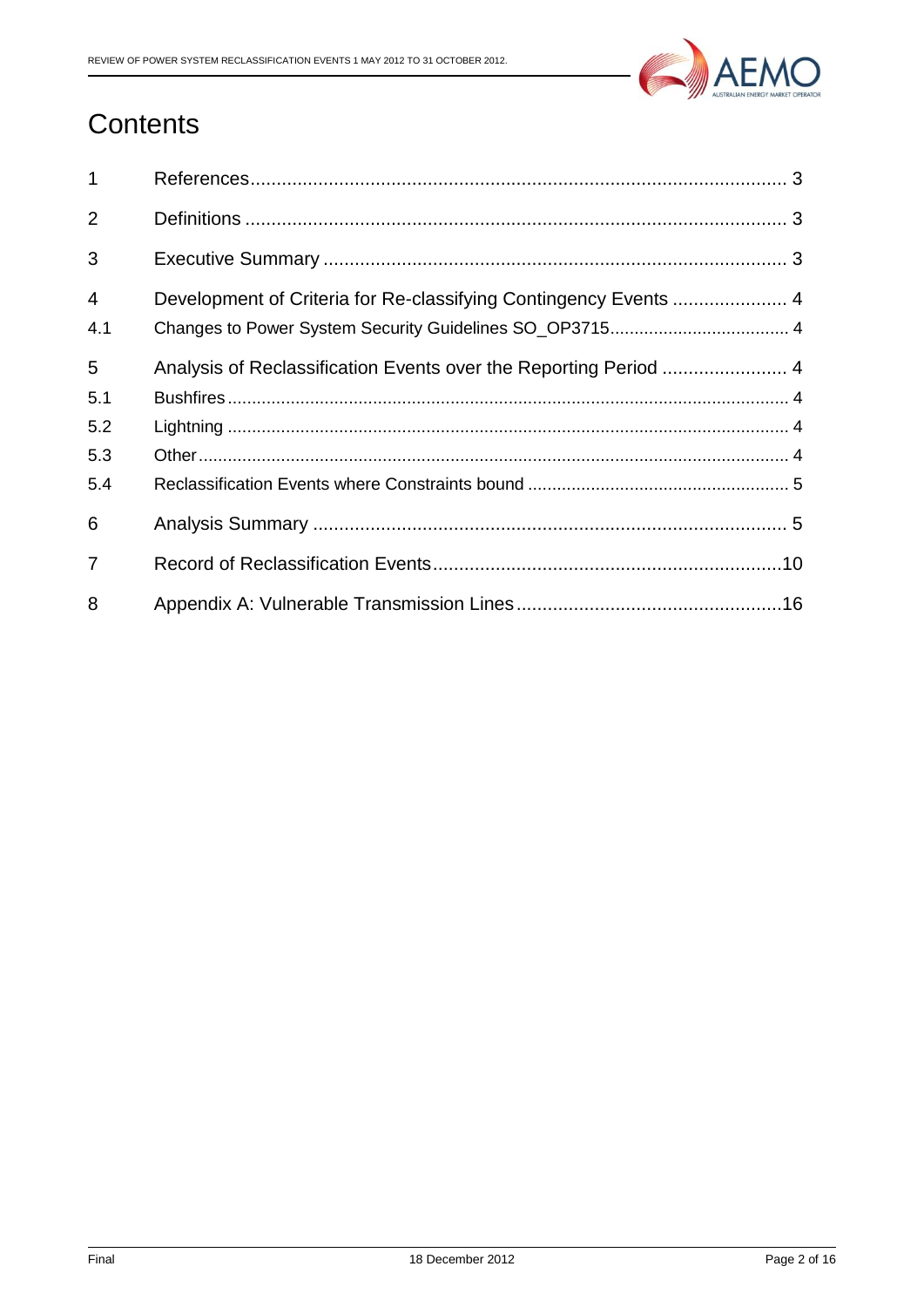

## <span id="page-2-0"></span>**1 References**

National Electricity Rules (NER).

# <span id="page-2-1"></span>**2 Definitions**

GPATS: Global Positioning and Tracking System. This is a lightning detection system that detects and monitors lightning activity and compares them with locations of transmission assets.

INDJI: (Indji Watch): Is an internet based system that monitors live information feeds on hazards such as bushfires and compares them with locations of transmission assets.

# <span id="page-2-2"></span>**3 Executive Summary**

The power system is operated such that the loss of single elements in the transmission network such as circuits or transformers or the loss of single generating units (known as "credible contingency events") can be accommodated without causing further problems and thus avoiding a cascade failure. This is known as a "secure operating state".

It cannot be guaranteed that at all times the power system will withstand the simultaneous loss of multiple transmission elements or generating units or loss of more secure elements such as busbars (known as "non-credible contingency events").

However under abnormal conditions where the likelihood of multiple failures is increased then AEMO will temporarily adjust the operation of the power system so that it can withstand the loss of certain multiple elements which are at that time under a known threat. This process is termed "reclassification of a contingency event". Abnormal conditions are conditions posing added risks to the power system, including without limitation, severe weather conditions, lightning, storms and bushfires.

Examples of such reclassifications might be a reclassification of the loss of both circuits of a double transmission line in the presence of lightning or loss of two transmission circuits in a common easement under threat from bushfires.

Rule 4.2.3B was introduced into the National Electricity Rules on the 23 October 2008 to ensure that such reclassification processes are undertaken in a methodical and organised manner.

This Rule requires *AEMO* to establish criteria that it must use when considering whether the existence of *abnormal conditions* makes the occurrence of a *non-credible contingency event*  reasonably possible under NER clause 4.2.3A (e).

The decision making processes have been designed with a view to providing effective actions on a practical basis. This improves the efficiency of criteria assessment and decision delivery. For instance, to be effective any decision making process regarding reclassification needs to be capable of being made within about 15 minutes of the receipt and assessment of information.

National Electricity Rule 4.2.3 A (i) requires AEMO to issue a report at intervals of six months setting out the reasons for all decisions to reclassify *non- credible contingency events* to *be credible contingency events* under clause 4.2.3A (g) during the relevant period.

The report:

- 1. must include an explanation of how AEMO applied the criteria established in accordance with 4.2.3B for each of those decisions; and
- 2. may also include AEMO's analysis of re-classification trends during the relevant period and its appraisal of the appropriateness and effectiveness of the relevant criteria that were applied in the case of each reclassification decision.

This report provides compliance with the above rule requirements.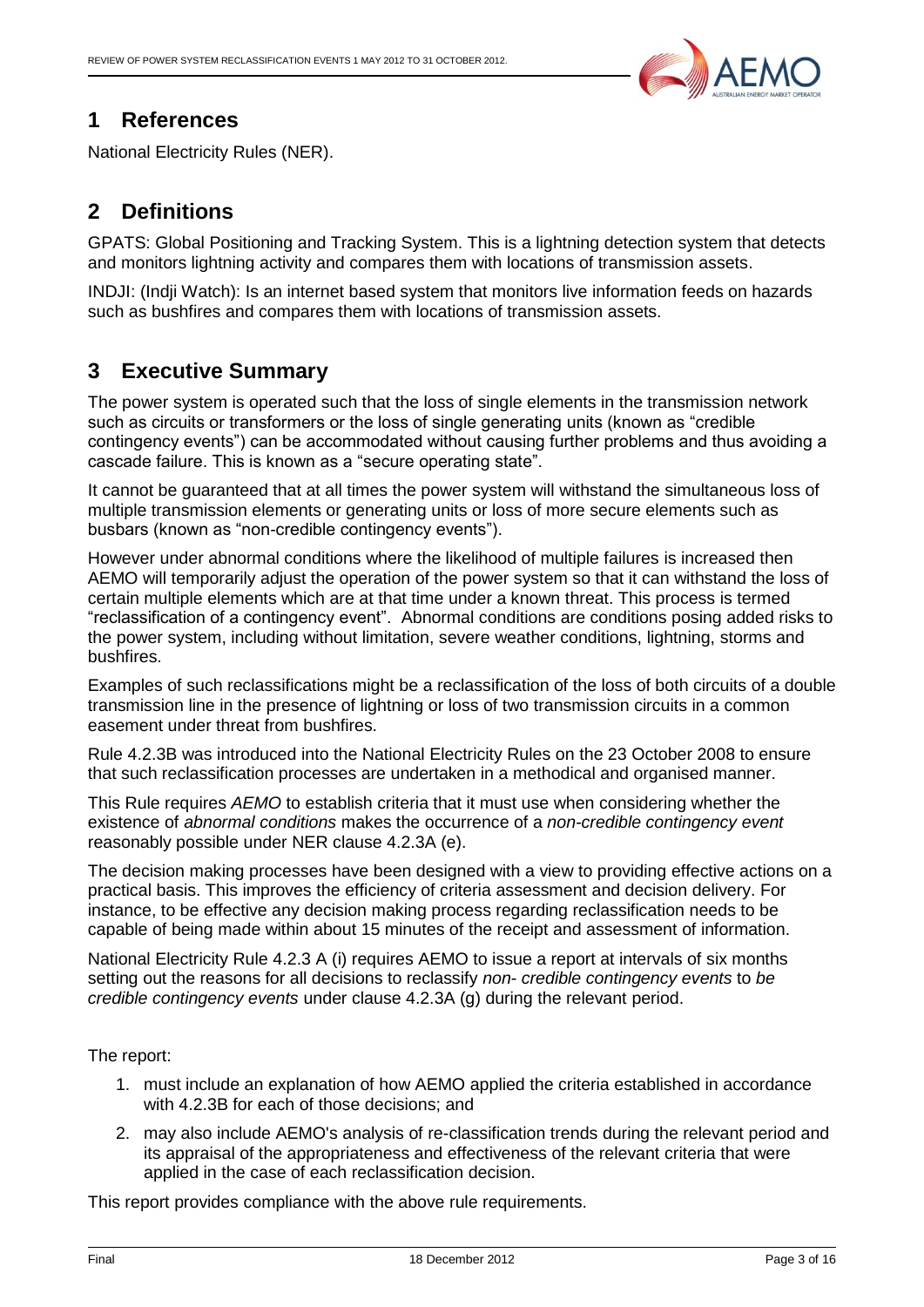

# <span id="page-3-0"></span>**4 Development of Criteria for Re-classifying Contingency Events**

AEMO has established three categories of criteria required for the assessment of whether a *noncredible contingency event* is reclassified as *a credible contingency event*. They are

- **1. Bushfires**
- **2. Lightning** and,
- **3. Other -** comprises of but not limited to**;**
- the threat of disconnection of multiple generating units,
- the impact of pollution on transmission insulators,
- the impact of protection or control systems malfunction on plant or
- extreme weather conditions.

Following ongoing consultation with the relevant stakeholders, the criteria for assessing reclassifications is published in the AEMO Operating Procedure Power System Security Guidelines SO\_OP3715, located on the AEMO website at [http://www.aemo.com.au/electricityops/3715.html.](http://www.aemo.com.au/electricityops/3715.html) The relevant updates to this procedure are listed below.

#### <span id="page-3-1"></span>**4.1 Changes to Power System Security Guidelines SO\_OP3715**

<span id="page-3-2"></span>A number of updates were made to Table 2, Section 12.4.2 for the period.

# **5 Analysis of Reclassification Events over the Reporting Period**

A total of 89 reclassification events occurred over the reporting period 1 May 2012 to 31 October 2012. Refer Table 3 for full details.

In the period there were 18 non-credible contingencies events. None of these were reclassified prior to the event. Three of these though led to reclassification (highlighted in **red** in [Table 5](#page-13-0) ) post event.

#### <span id="page-3-3"></span>**5.1 Bushfires**

Reclassifications for bushfires during the period were performed on the basis of established criteria as specified in SO\_OP3715. There were three reclassifications due to bushfires in this reporting period an increase of three compared to zero events for the previous reporting period.

# <span id="page-3-4"></span>**5.2 Lightning**

A new lightning reclassification process commenced from the 1 August 2009. Reclassifications prior to this date were based on advice from the TNSP and AEMO GPATS.

Reclassifications for lightning during the period were performed on the basis of established criteria as specified in SO\_OP3715. Information from the AEMO GPATS was utilised in the assessment process. For lightning, a total of 79 reclassification events occurred over this reporting period a decrease of 220 compared to 299 events for the previous reporting period.

#### <span id="page-3-5"></span>**5.3 Other**

Under the "Other" category, seven reclassification events (three were classified as 'unknown', one classified as 'protection' and three as 'station configuration' occurred over this reporting period compared to seven ('unknown') reclassifications for the previous reporting period.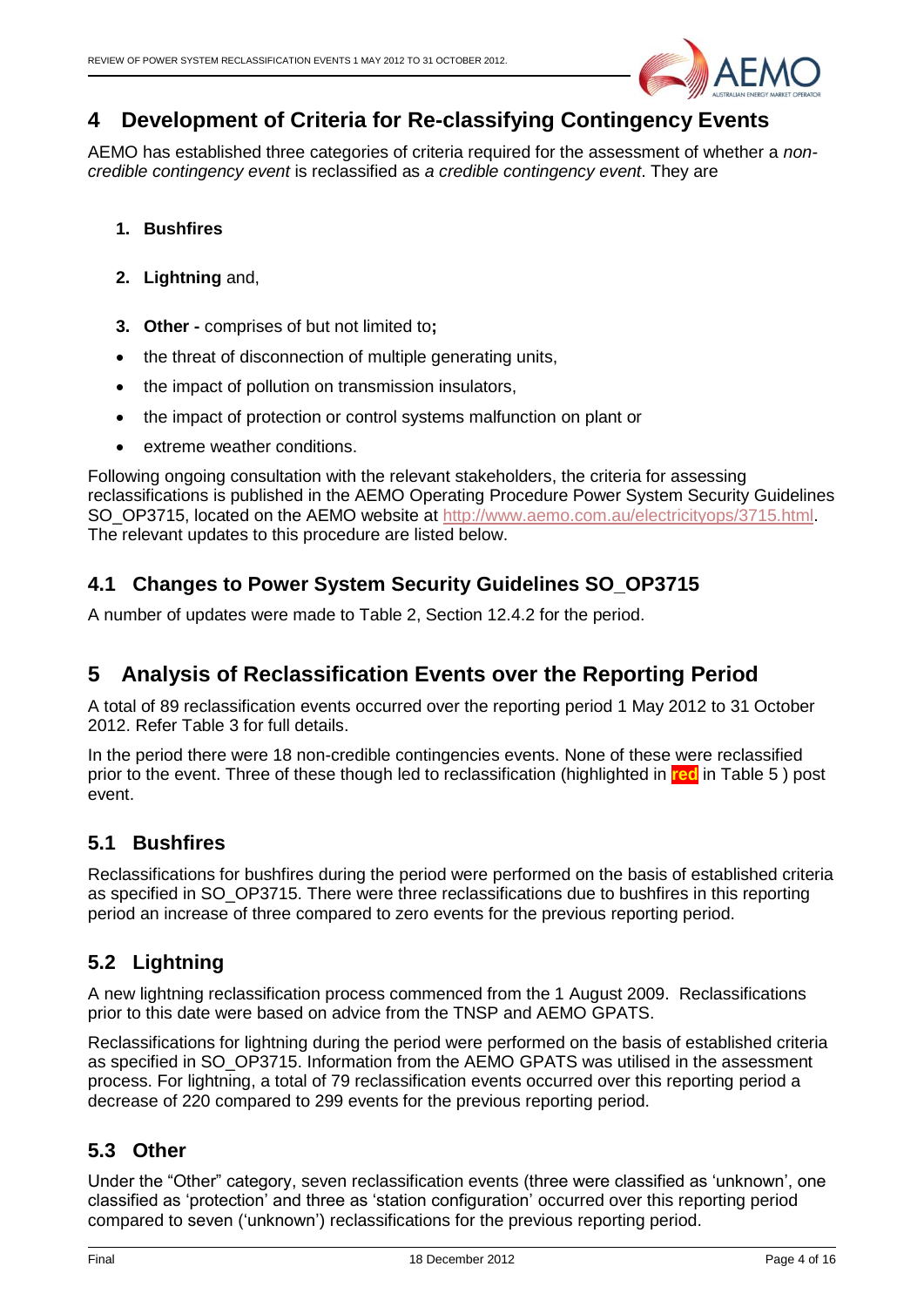<span id="page-4-2"></span>

These events have been reclassified on the basis of participant information. Three of these were post multiple contingency events, these are highlighted in **red** in [Table 4.](#page-9-1)

#### <span id="page-4-0"></span>**5.4 Reclassification Events where Constraints bound**

For the reporting period there were 15 occurrences of reclassification where the corresponding constraint bound[.](#page-4-2)

[Table 1,](#page-4-2) below provides a summary.

[Table 4](#page-9-1)*,* provides more detailed information. These events are highlighted in **yellow.**

*Table 1 Reclassification events where constraints bound.*

| Region     | <b>Reclassified Equipment</b>                          | No of times<br>constraint bound |
|------------|--------------------------------------------------------|---------------------------------|
| <b>TAS</b> | George Town - Sheffield No 1 and No 2 220kV Lines      | 8                               |
| TAS        | George Town - Hadspen No 1 and No 2 220kV Lines        | 5                               |
| <b>SA</b>  | Parra - Robertstown/Robertstown - Tungkillo 275kV Line |                                 |

# <span id="page-4-1"></span>**6 Analysis Summary**

The analysis of reclassifications occurring over the reporting period is detailed in [Table 4](#page-9-1) and has been summarised in [Table 2](#page-4-3) below. Although the actual incidence of the event occurring is very low, generally the incidence of a normal credible contingency is also very low under similar conditions.

For the reporting period there were no occurrences where the reclassification event was actually realised.

| Category                | <b>Number of</b><br><b>Reclassification</b><br><b>Events</b> | <b>Actual Incidence of</b><br><b>Event Occurring</b><br>during<br>reclassification | <b>Comments</b> |
|-------------------------|--------------------------------------------------------------|------------------------------------------------------------------------------------|-----------------|
| <b>Bushfires</b>        | 3                                                            | 0                                                                                  |                 |
| Lightning               | 79                                                           | 0                                                                                  |                 |
| Other                   |                                                              | 0                                                                                  |                 |
| <b>Total for Period</b> | 89                                                           |                                                                                    |                 |

<span id="page-4-3"></span>*Table 2 Summary for Reclassifications.*

AEMO has analysed the re-classification trends during the relevant period and has assessed the appropriateness and effectiveness of the relevant criteria that were applied in the case of each reclassification decisions and has deemed they are appropriate as specified in SO\_OP 3715.

[Table 2](#page-4-3) provides the historical statistics for reclassifications from 23 October 2008 till 31 October 2012. There are a number of periods namely (1) 24 October 2009 – 30 April 2010 (2) 1 November 2010 – 30 April 2011 and (3) 1 November 2011 – 30 April 2012 where the reclassification events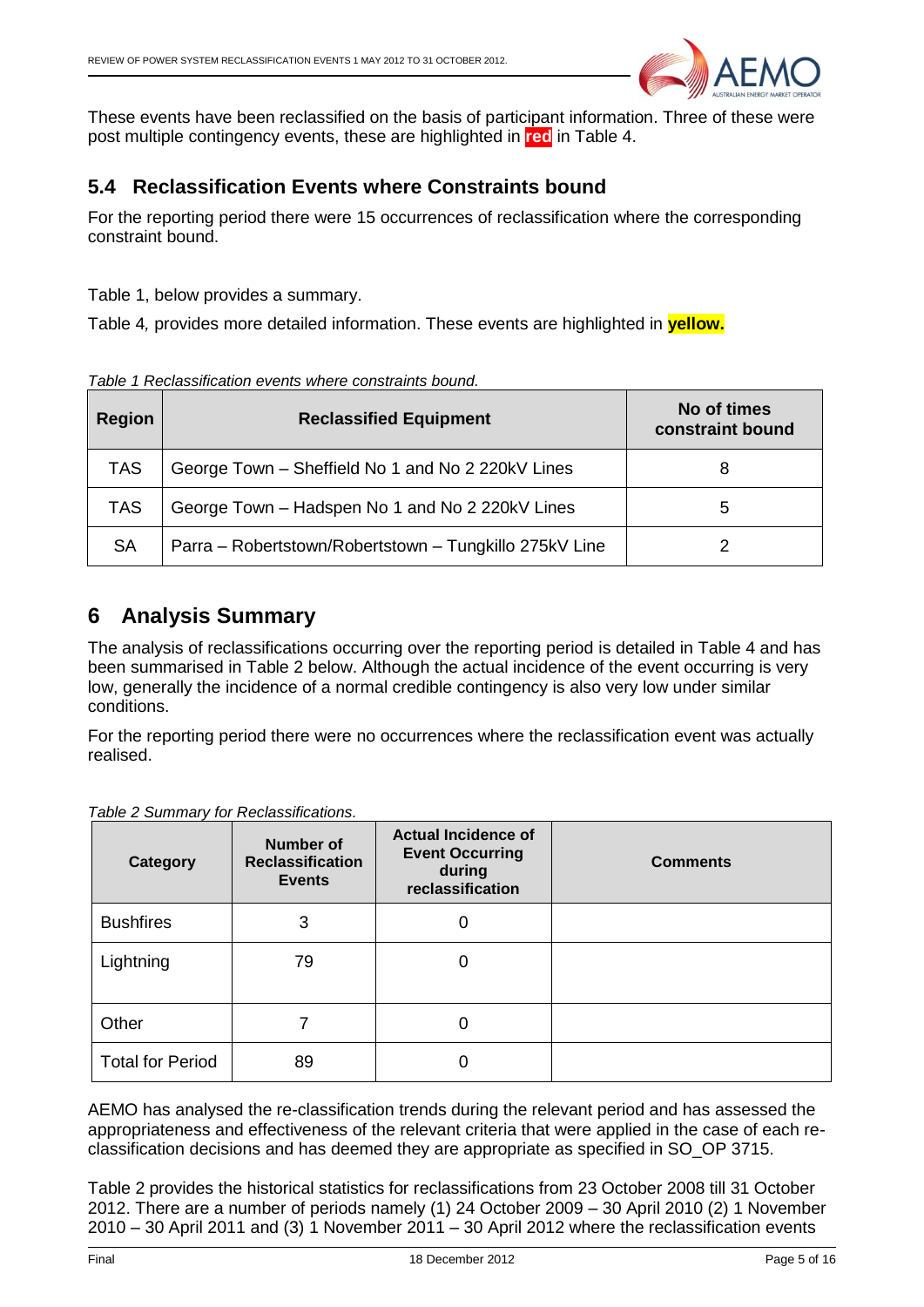

over these periods increase significantly compared to the previous periods. These periods coincide with the normal periods of greater electrical storm activity.

Figures 1 and 2 provide a summary of (1) Reclassifications per Region and (2) Reclassification per period.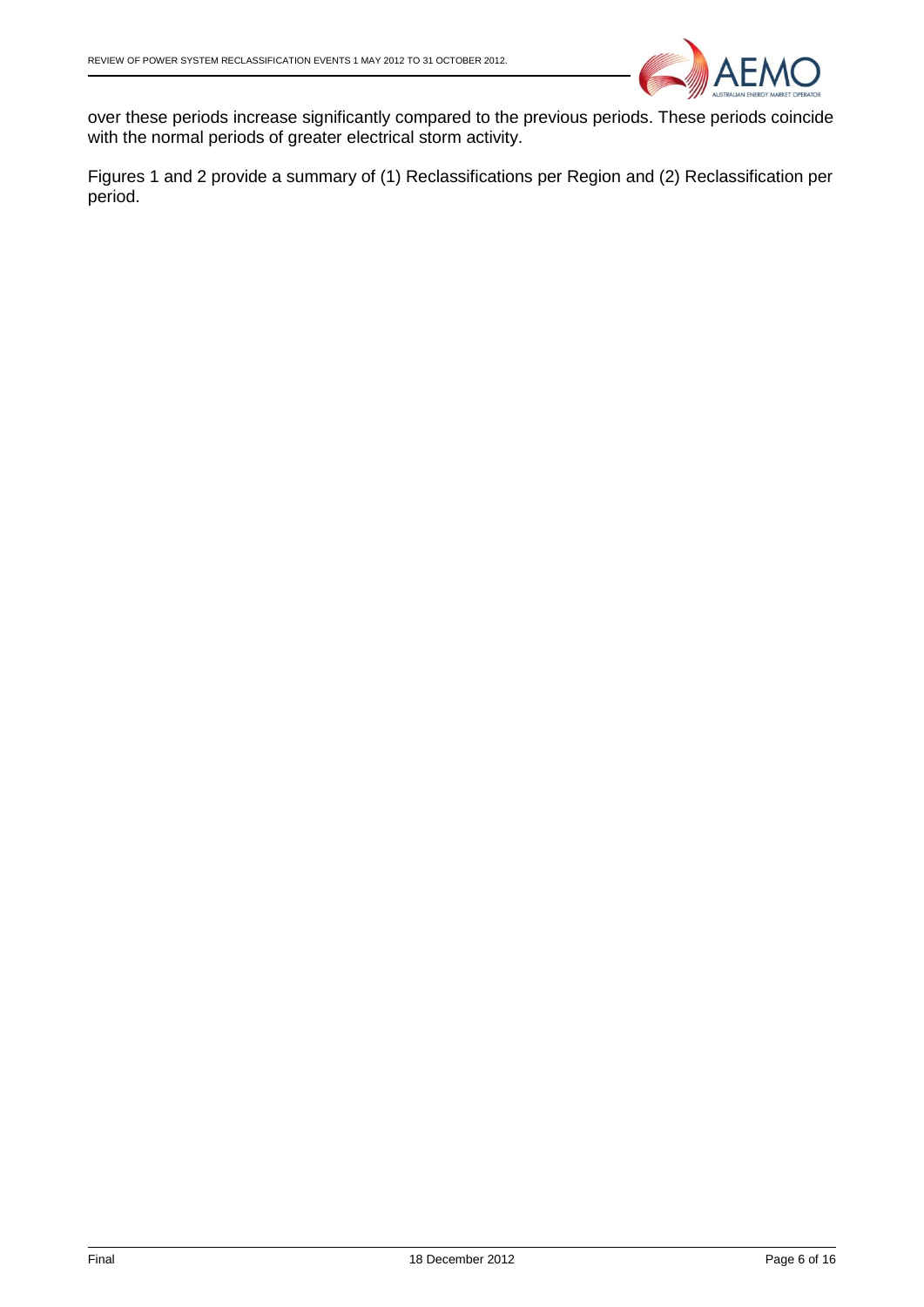

| <b>Reporting</b><br><b>Period</b> |                                 | <b>Bushfires</b>           |                                 | Lightning                  | <b>Other</b>             |                                   |                |                   |                          |                  |                          |                            |                | <b>Totals for</b><br><b>Period</b> |                                   |                  |                |                     |
|-----------------------------------|---------------------------------|----------------------------|---------------------------------|----------------------------|--------------------------|-----------------------------------|----------------|-------------------|--------------------------|------------------|--------------------------|----------------------------|----------------|------------------------------------|-----------------------------------|------------------|----------------|---------------------|
|                                   |                                 |                            |                                 |                            | <b>Unknown</b>           |                                   |                | <b>Protection</b> |                          | <b>Pollution</b> |                          | Weather<br>conditions      |                | <b>Station</b><br>configuration    | <b>Auxiliary</b><br>supply outage |                  |                |                     |
|                                   | <b>Reclass</b><br><b>Events</b> | <b>Actual</b><br>Incidence | <b>Reclass</b><br><b>Events</b> | <b>Actual</b><br>Incidence | <b>Reclass</b><br>Events | <b>Actual</b><br>Incidence Events | Reclass Actual | Incidence         | Reclass Actual<br>Events | Incidence        | <b>Reclass</b><br>Events | Actual<br>Incidence Events | <b>Reclass</b> | Actual<br>Incidence                | Reclass Actual<br><b>Events</b>   | Incidence Events | <b>Reclass</b> | Actual<br>Incidence |
| 23/10/08 to<br>23/04/09           | 6                               | $\overline{2}$             | 96                              | 1                          | 0                        | $\Omega$                          | $\overline{1}$ | 0                 | 0                        | 0                | $\Omega$                 | $\Omega$                   | 0              | $\Omega$                           | $\Omega$                          | $\Omega$         | 103            | 3                   |
| 24/04/09 to<br>23/10/09           | $\mathbf 1$                     | $\mathbf 0$                | 83                              | $\overline{0}$             | $\mathbf 0$              | $\mathbf 0$                       | $\overline{4}$ | $\mathbf 0$       | $\overline{2}$           | $\mathbf 0$      | $\Omega$                 | $\mathbf 0$                | 0              | $\mathbf 0$                        | $\mathbf 0$                       | $\mathbf 0$      | 90             | $\mathbf 0$         |
| 24/10/09 to<br>30/04/10           | $\overline{2}$                  | $\mathbf 0$                | 256                             | $\mathbf 1$                | 0                        | $\Omega$                          | $\overline{2}$ | $\mathbf 0$       | 0                        | $\mathbf 0$      | 1                        | $\mathbf 0$                | 0              | $\mathbf 0$                        | 0                                 | $\Omega$         | 261            | $\mathbf{1}$        |
| 01/05/10 to<br>30/10/10           | $\Omega$                        | 0                          | 46                              | $\mathbf 1$                | 0                        | $\Omega$                          | $\overline{1}$ | -1                | 0                        | 0                | $\Omega$                 | 0                          | 1              | 0                                  | $\mathbf 1$                       | $\Omega$         | 49             | $\overline{2}$      |
| 01/11/10 to<br>30/04/11           | $\overline{0}$                  | $\mathbf 0$                | 278                             | 8                          | -1                       | $\Omega$                          | $6\phantom{1}$ | $\mathbf 0$       | 0                        | 0                | 3                        | $\mathbf 0$                | 0              | $\mathbf 0$                        | $\mathbf 0$                       | $\Omega$         | 288            | 8                   |
| 01/05/11 to<br>31/10/11           | $\overline{2}$                  | $\mathbf 0$                | 81                              | 0                          | 1                        | 0                                 | $\overline{2}$ | $\mathbf 0$       | $\mathbf 0$              | 0                | 0                        | 0                          | 0              | 0                                  | $\mathbf 1$                       | 0                | 87             | $\mathbf 0$         |
| 01/11/2011<br>to 30/4/2012        | $\overline{0}$                  | $\mathbf 0$                | 299                             | $\overline{2}$             | $\overline{7}$           | 3                                 | $\mathbf 0$    | $\mathbf 0$       | 0                        | $\mathbf 0$      | 0                        | $\mathbf 0$                | 0              | $\mathbf 0$                        | $\mathbf 0$                       | $\mathbf 0$      | 306            | 5                   |
| 01/05/2012<br>to<br>31/10/2012    | 3                               | $\mathbf 0$                | 79                              | $\overline{0}$             | 3                        | $\mathbf 0$                       | $\mathbf 1$    | $\mathbf 0$       | 0                        | $\mathbf 0$      | 0                        | $\mathbf 0$                | 3              | $\mathbf 0$                        | $\mathbf 0$                       | $\Omega$         | 89             | $\mathbf 0$         |
| <b>Totals</b>                     | 14                              | $\mathbf 2$                | 1218                            | 13                         | 12                       | $\mathbf{3}$                      | 17             | 1                 | $\mathbf 2$              | $\mathbf 0$      | 4                        | $\mathbf 0$                | 4              | $\bf{0}$                           | $\mathbf{2}$                      | $\bf{0}$         | 1273           | 19                  |

*Table 3 Historical Statistics for Reclassifications*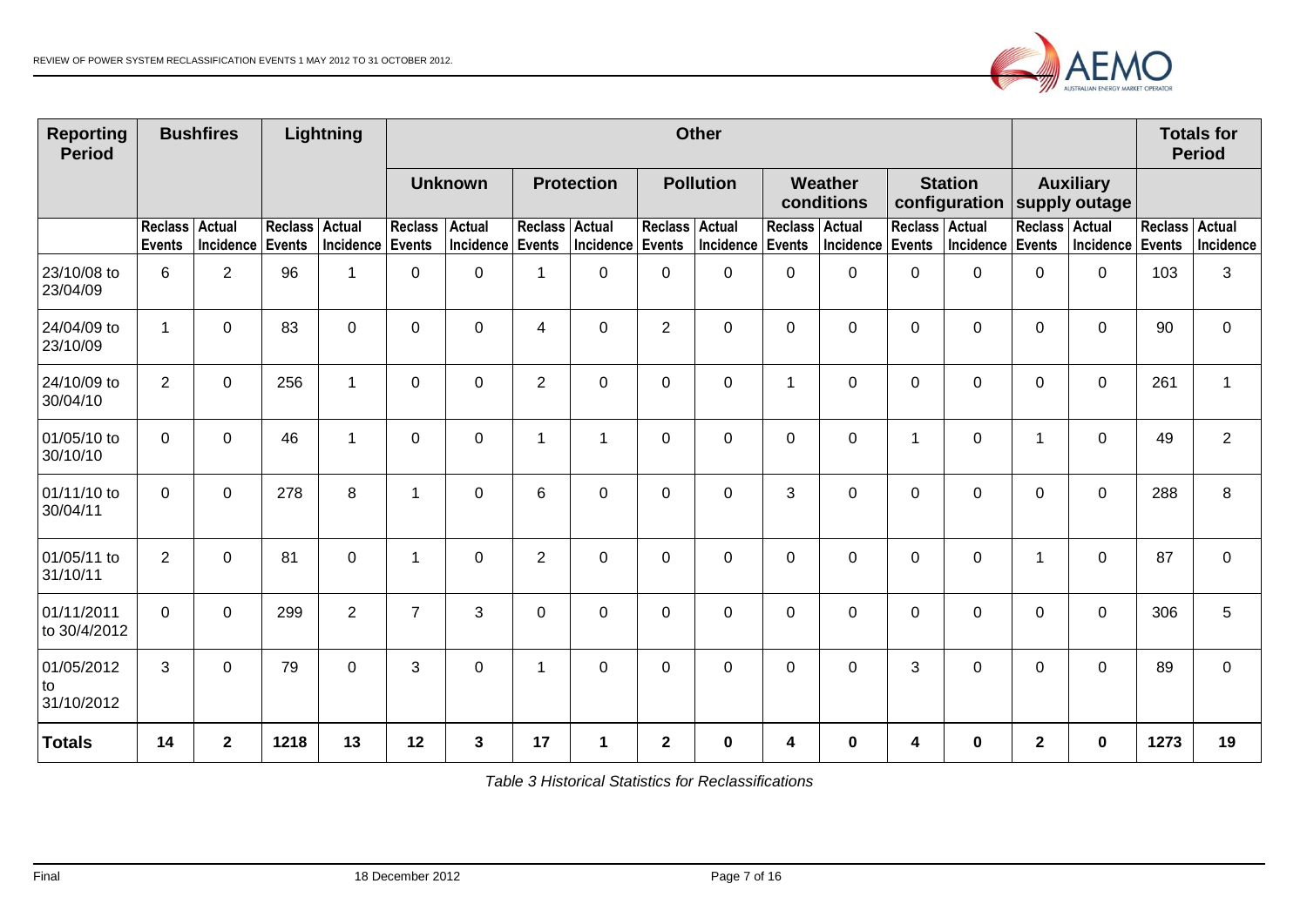



*Figure 1 Reclassifications per Region*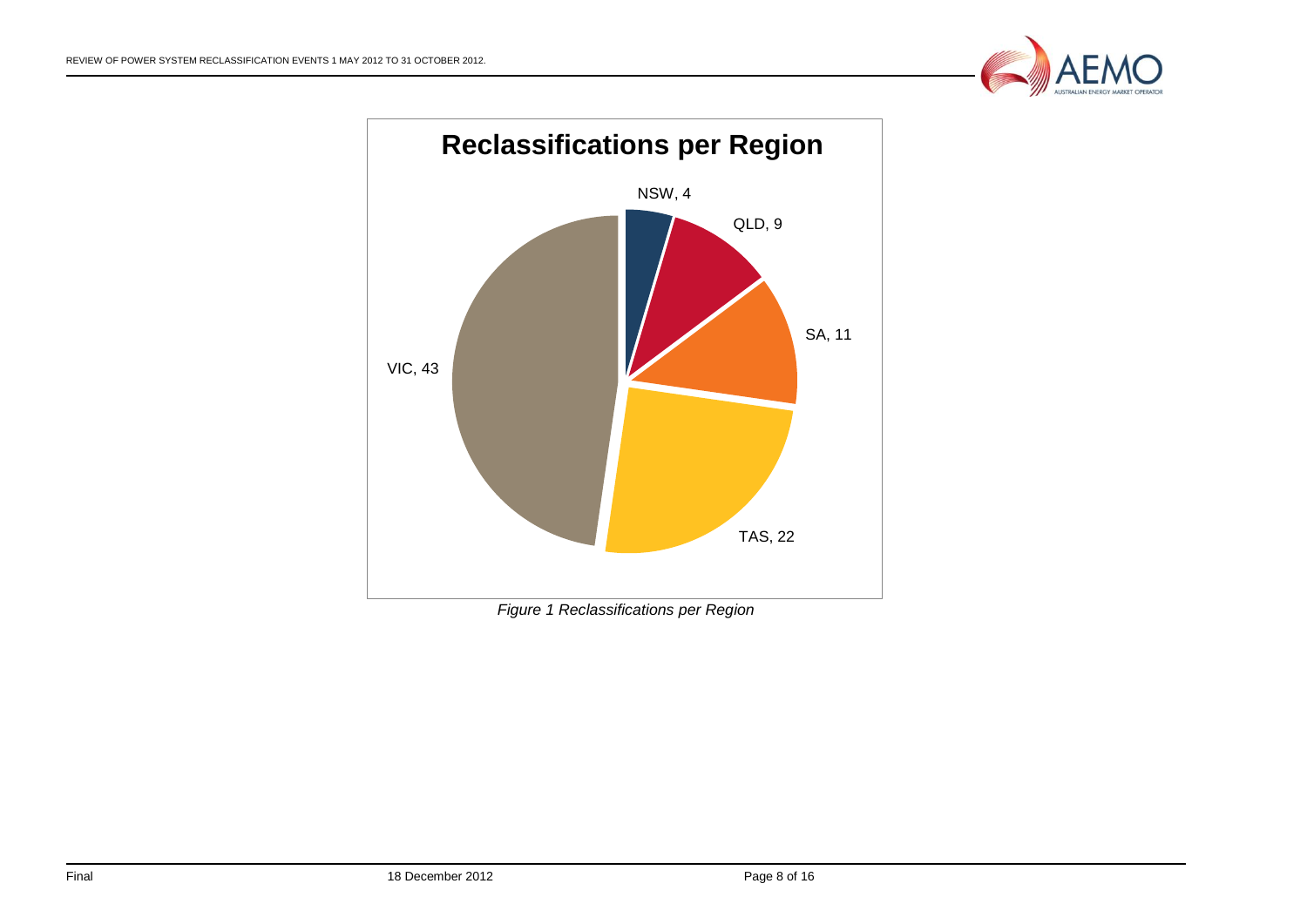



*Figure 2 Reclassifications per Period*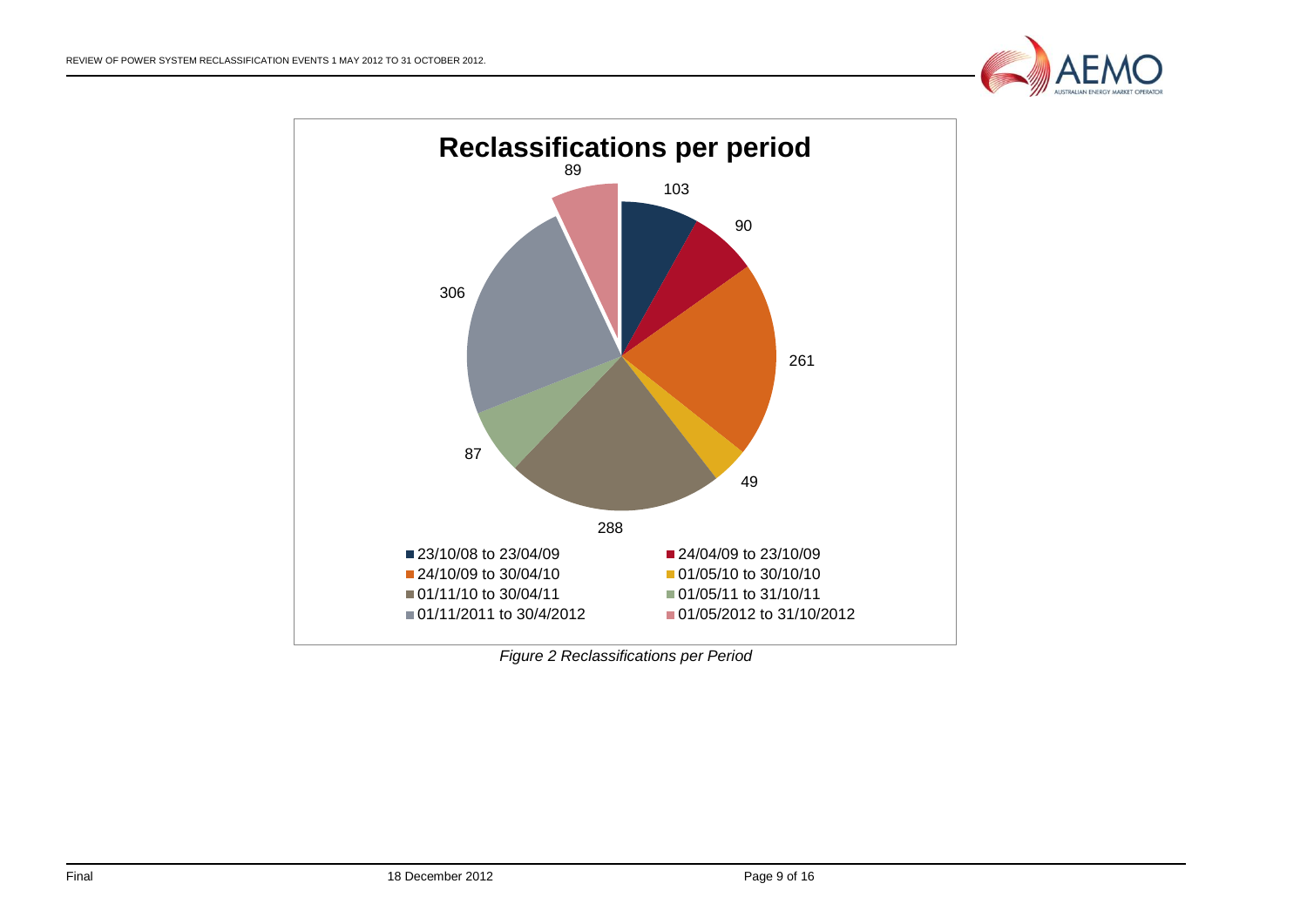

## **Record of Reclassification Events**

Table 4 Reclassifications 1 May 2012 to 31 October 2012

<span id="page-9-1"></span><span id="page-9-0"></span>

| <b>Start</b> |                  |                        |               |                                                                                                            |               |               |               |
|--------------|------------------|------------------------|---------------|------------------------------------------------------------------------------------------------------------|---------------|---------------|---------------|
| <b>MN</b>    | <b>Start</b>     | <b>Actual End Date</b> | <b>End MN</b> | <b>Reclassified Equipment</b>                                                                              | <b>Region</b> | <b>Reason</b> | <b>Source</b> |
| 38810        | 7/05/2012 19:30  | 7/05/2012 20:30        | 38812         | Hazelwood PS - Rowville No.1 and No.2 220kV lines                                                          | <b>VIC</b>    | Lightning     | <b>GPATS</b>  |
| 38821        | 9/05/2012 19:20  | 9/05/2012 20:35        | 38823         | Hazelwood PS - Rowville No.1 and No.2 220kV lines                                                          | <b>VIC</b>    | Lightning     | <b>GPATS</b>  |
| 38835        | 11/05/2012 06:00 | 11/05/2012 06:55       | 38836         | Hadspen - Palmerston No.1 and No.2 220kV lines                                                             | <b>TAS</b>    | Lightning     | <b>GPATS</b>  |
| 38838        | 13/05/2012 01:55 | 29/05/2012 16:30       | 38919         | Chapel Street Gordon No.2 220kV transmission line and<br>Chapel Street Risdon No.1 110kV transmission line | <b>TAS</b>    | Other         | <b>TNSP</b>   |
| 39001        | 13/06/2012 22:45 | 14/06/2012 01:00       | 39002         | Para - Robertstown and Robertstown - Tungkillo 275kV<br>lines                                              | <b>SA</b>     | Lightning     | <b>GPATS</b>  |
| 39008        | 14/06/2012 19:10 | 14/06/2012 19:50       | 39009         | George Town - Sheffield No.1 and No.2 220kV lines                                                          | <b>TAS</b>    | Lightning     | <b>GPATS</b>  |
| 39014        | 15/06/2012 06:45 | 15/06/2012 07:20       | 39015         | George Town - Sheffield No.1 and No.2 220kV lines                                                          | <b>TAS</b>    | Lightning     | <b>GPATS</b>  |
| 39115        | 29/06/2012 16:30 | 29/06/2012 21:40       | 39126         | Eildon - Mt Beauty No.1 and No.2 220kV lines                                                               | <b>VIC</b>    | Lightning     | <b>GPATS</b>  |
| 39117        | 29/06/2012 17:30 | 29/06/2012 21:40       | 39127         | Glenrowan - Dederang No.1 and No.3 220kV lines                                                             | <b>VIC</b>    | Lightning     | <b>GPATS</b>  |
| 39119        | 29/06/2012 18:55 | 29/06/2012 19:55       | 39124         | George Town - Sheffield No.1 and No.2 220kV lines                                                          | <b>TAS</b>    | Lightning     | <b>GPATS</b>  |
| 39195        | 9/07/2012 14:00  | 9/07/2012 14:00        | 39197         | Collinsville-Mackay Tee Proserpine 7125 and 7126<br>132kV Lines                                            | QLD           | Lightning     | <b>GPATS</b>  |
| 39212        | 12/07/2012 14:10 | 12/07/2012 19:45       | 39217         | Para - Robertstown and Robertstown - Tungkillo 275kV<br>lines                                              | <b>SA</b>     | Lightning     | <b>GPATS</b>  |
| 39218        | 12/07/2012 23:10 | 13/07/2012 02:00       | 39221         | Glenrowan - Dederang No.1 and No.3 220kV lines                                                             | <b>VIC</b>    | Lightning     | <b>GPATS</b>  |
| 39219        | 13/07/2012 00:00 | 13/07/2012 02:00       | 39222         | Eildon - Mt Beauty No.1 and No.2 220kV lines                                                               | VIC           | Lightning     | <b>GPATS</b>  |
| 39223        | 13/07/2012 09:00 | 10/09/2012 19:00       | 39716         | <b>Woodlawn and Capital Wind Farms and Canberra -</b><br><b>Capital 330kV 6 Line</b>                       | <b>NSW</b>    | <b>Other</b>  | <b>AEMO</b>   |
| 39228        | 14/07/2012 18:10 | 14/07/2012 18:50       | 39229         | Eildon - Mt Beauty No.1 and No.2 220kV lines                                                               | VIC           | Lightning     | <b>GPATS</b>  |
| 39302        | 25/07/2012 23:50 | 26/07/2012 01:20       | 39303         | Eildon - Mt Beauty No.1 and No.2 220kV lines                                                               | <b>VIC</b>    | Lightning     | <b>GPATS</b>  |
| 39306        | 26/07/2012 09:05 | 26/07/2012 10:00       | 39309         | George Town - Hadspen No.1 and No.2 220kV lines                                                            | <b>TAS</b>    | Lightning     | <b>GPATS</b>  |
| 39307        | 26/07/2012 09:05 | 26/07/2012 10:00       | 39310         | George Town - Sheffield No.1 and No.2 220kV lines                                                          | <b>TAS</b>    | Lightning     | <b>GPATS</b>  |
| 39362        | 5/08/2012 12:15  | 5/08/2012 13:15        | 39365         | George Town - Hadspen No.1 and No.2 220kV lines                                                            | <b>TAS</b>    | Lightning     | <b>GPATS</b>  |
| 39363        | 5/08/2012 12:15  | 5/08/2012 13:15        | 39366         | George Town - Sheffield No.1 and No.2 220kV lines                                                          | <b>TAS</b>    | Lightning     | <b>GPATS</b>  |
| 39368        | 5/08/2012 18:25  | 5/08/2012 19:35        | 39370         | Glenrowan - Dederang No.1 and No.3 220kV lines                                                             | <b>VIC</b>    | Lightning     | <b>GPATS</b>  |
| 39369        | 5/08/2012 18:45  | 5/08/2012 19:35        | 39371         | Eildon - Mt Beauty No.1 and No.2 220kV lines                                                               | <b>VIC</b>    | Lightning     | <b>GPATS</b>  |
| 39381        | 9/08/2012 07:25  | 9/08/2012 09:15        | 39382         | Hazelwood PS - Rowville No.1 and No.2 220kV lines                                                          | VIC           | Lightning     | <b>GPATS</b>  |
| 39383        | 9/08/2012 15:20  | 9/08/2012 16:45        | 39384         | Hazelwood PS - Rowville No.1 and No.2 220kV lines                                                          | <b>VIC</b>    | Lightning     | <b>GPATS</b>  |
| 39437        | 16/08/2012 19:05 | 16/08/2012 21:15       | 39438         | Para - Robertstown and Robertstown - Tungkillo 275kV<br>lines                                              | <b>SA</b>     | Lightning     | <b>GPATS</b>  |
| 39440        | 17/08/2012 00:55 | 17/08/2012 02:30       | 39442         | Glenrowan - Dederang No.1 and No.3 220kV lines                                                             | <b>VIC</b>    | Lightning     | <b>GPATS</b>  |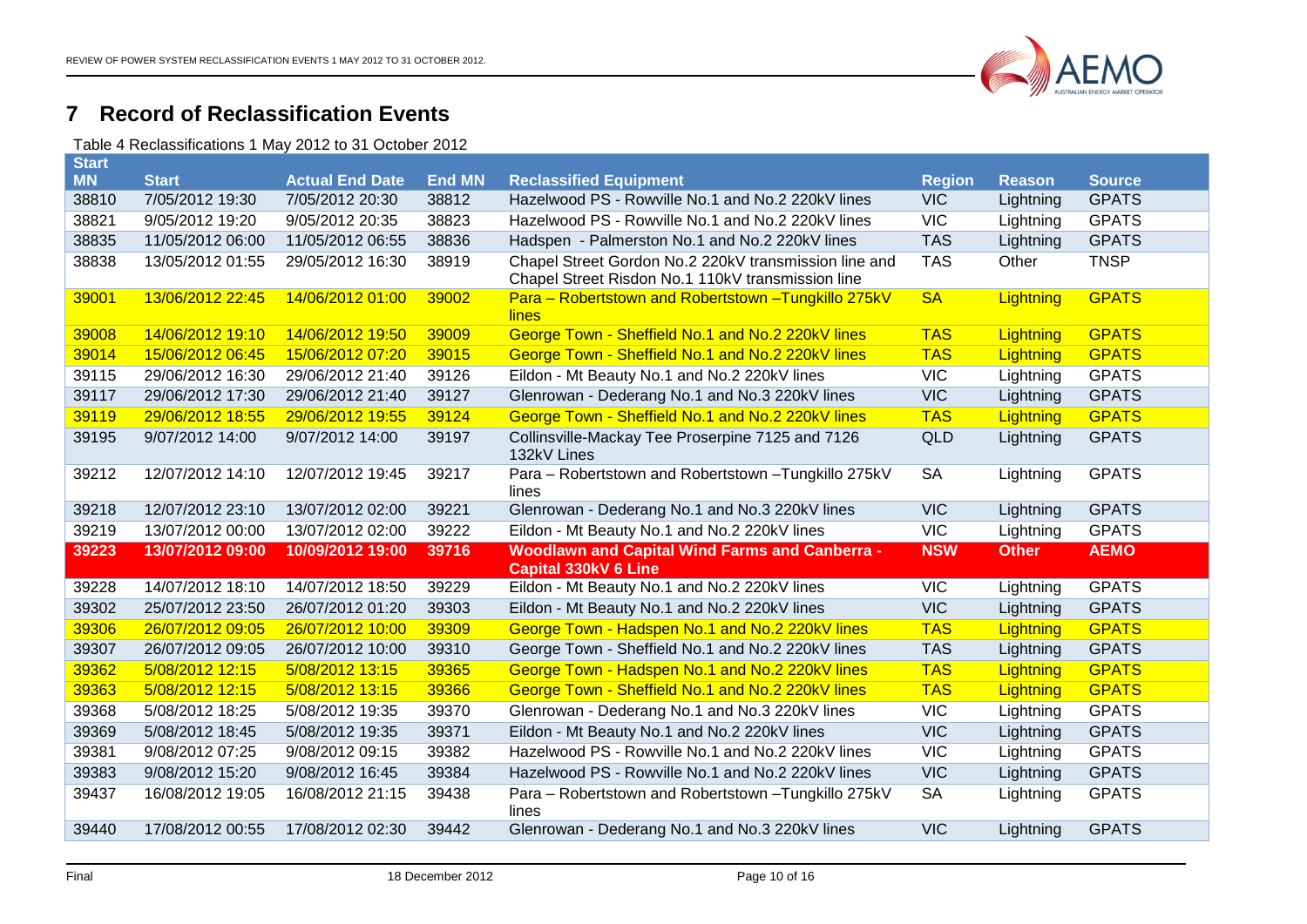

| <b>Start</b> |                  |                        |               |                                                                                             |               |               |               |
|--------------|------------------|------------------------|---------------|---------------------------------------------------------------------------------------------|---------------|---------------|---------------|
| <b>MN</b>    | <b>Start</b>     | <b>Actual End Date</b> | <b>End MN</b> | <b>Reclassified Equipment</b>                                                               | <b>Region</b> | <b>Reason</b> | <b>Source</b> |
| 39441        | 17/08/2012 01:35 | 17/08/2012 02:30       | 39443         | Eildon - Mt Beauty No.1 and No.2 220kV lines                                                | VIC           | Lightning     | <b>GPATS</b>  |
| 39446        | 17/08/2012 21:00 | 17/08/2012 21:45       | 39447         | <b>Pelican Point Power Station</b>                                                          | <b>SA</b>     | Other         | Generator     |
| 39504        | 23/08/2012 16:10 | 23/08/2012 20:20       | 39513         | Hazelwood PS - Rowville No.1 and No.2 220kV lines                                           | VIC           | Lightning     | <b>GPATS</b>  |
| 39505        | 23/08/2012 18:15 | 23/08/2012 19:25       | 39509         | George Town - Sheffield No.1 and No.2 220kV lines                                           | <b>TAS</b>    | Lightning     | <b>GPATS</b>  |
| 39506        | 23/08/2012 18:15 | 23/08/2012 19:40       | 39510         | George Town - Hadspen No.1 and No.2 220kV lines                                             | <b>TAS</b>    | Lightning     | <b>GPATS</b>  |
| 39507        | 23/08/2012 19:05 | 23/08/2012 20:00       | 39511         | Hadspen - Palmerston No.1 and No.2 220kV lines                                              | <b>TAS</b>    | Lightning     | <b>GPATS</b>  |
| 39508        | 23/08/2012 19:05 | 23/08/2012 20:20       | 39512         | Eildon - Mt Beauty No.1 and No.2 220kV lines                                                | <b>VIC</b>    | Lightning     | <b>GPATS</b>  |
| 39544        | 26/08/2012 17:30 | 26/08/2012 18:10       | 39545         | Moranbah Goonyella (7369 and 7370) 132 kV<br>transmission lines                             | <b>QLD</b>    | Lightning     | <b>GPATS</b>  |
| 39547        | 26/08/2012 19:05 | 26/08/2012 22:00       | 39550         | Moranbah - Goonyella 7369 and 7370 132 kV lines                                             | QLD           | Lightning     | <b>GPATS</b>  |
| 39548        | 26/08/2012 19:05 | 26/08/2012 22:00       | 39551         | Kemmis-Moranbah Tee Burton Downs 7117 and Nebo-<br>Moranbah Tee Coppabella 7118 132kV lines | <b>QLD</b>    | Lightning     | <b>GPATS</b>  |
| 39577        | 30/08/2012 15:00 | 30/08/2012 15:35       | 39578         | Hazelwood PS - Rowville No. 1 and No.2 220kV lines                                          | VIC           | Lightning     | <b>GPATS</b>  |
| 39579        | 30/08/2012 17:50 | 30/08/2012 19:05       | 39580         | Hazelwood PS - Rowville No.1 and No.2 220kV lines                                           | <b>VIC</b>    | Lightning     | <b>GPATS</b>  |
| 39675        | 7/09/2012 01:15  | 7/09/2012 01:50        | 39676         | Para - Robertstown and Robertstown - Tungkillo 275kV<br>lines                               | <b>SA</b>     | Lightning     | <b>GPATS</b>  |
| 39681        | 7/09/2012 11:55  | 7/09/2012 12:45        | 39683         | Farrell - Reece No.1 and No.2 220kV lines                                                   | <b>TAS</b>    | Lightning     | <b>GPATS</b>  |
| 39687        | 7/09/2012 16:10  | 7/09/2012 16:45        | 39688         | Farrell - Reece No.1 and No.2 220kV lines                                                   | <b>TAS</b>    | Lightning     | <b>GPATS</b>  |
| 39746        | 12/09/2012 15:05 | 12/09/2012 16:00       | 39747         | Farrell- Reece No.1 and No.2 220 kV transmission lines                                      | <b>TAS</b>    | Lightning     | <b>GPATS</b>  |
| 39752        | 13/09/2012 14:30 | 13/09/2012 17:00       | 39753         | Hazelwood PS - Rowville No.1 and No.2 220kV lines                                           | <b>VIC</b>    | Lightning     | <b>GPATS</b>  |
| 39775        | 17/09/2012 20:05 | 17/09/2012 21:40       | 39776         | Moranbah - Goonyella 7369 and 7370 132 kV lines                                             | <b>QLD</b>    | Lightning     | <b>GPATS</b>  |
| 39784        | 18/09/2012 14:55 | 18/09/2012 15:30       | 39785         | Hazelwood PS - Rowville No.1 and No.2 220kV lines                                           | <b>VIC</b>    | Lightning     | <b>GPATS</b>  |
| 39802        | 20/09/2012 20:15 | 20/09/2012 21:00       | 39803         | Hazelwood PS - Rowville No.1 and No.2 220kV lines                                           | <b>VIC</b>    | Lightning     | <b>GPATS</b>  |
| 39843        | 26/09/2012 08:30 | 26/09/2012 09:45       | 39844         | Para - Robertstown and Robertstown - Tungkillo 275kV<br>lines                               | <b>SA</b>     | Lightning     | <b>GPATS</b>  |
| 39845        | 26/09/2012 10:05 | 26/09/2012 11:00       | 39847         | Para - Robertstown and Robertstown - Tungkillo 275kV<br>lines                               | <b>SA</b>     | Lightning     | <b>GPATS</b>  |
| 39852        | 27/09/2012 11:35 | 27/09/2012 12:20       | 39854         | Glenrowan - Dederang No.1 and No.3 220kV lines                                              | <b>VIC</b>    | Lightning     | <b>GPATS</b>  |
| 39855        | 27/09/2012 12:35 | 27/09/2012 18:10       | 39857         | Glenrowan - Dederang No.1 and No.3 220kV lines                                              | <b>VIC</b>    | Lightning     | <b>GPATS</b>  |
| 39856        | 27/09/2012 14:25 | 27/09/2012 18:10       | 39858         | Eildon - Mt Beauty No.1 and No.2 220kV lines                                                | <b>VIC</b>    | Lightning     | <b>GPATS</b>  |
| 39860        | 27/09/2012 20:15 | 27/09/2012 22:40       | 39864         | Eildon - Mt Beauty No.1 and No.2 220kV lines                                                | <b>VIC</b>    | Lightning     | <b>GPATS</b>  |
| 39861        | 27/09/2012 20:15 | 27/09/2012 21:45       | 39862         | Glenrowan - Dederang No.1 and No.3 220kV lines                                              | <b>VIC</b>    | Lightning     | <b>GPATS</b>  |
| 39863        | 27/09/2012 21:50 | 27/09/2012 23:15       | 39866         | Hazelwood PS - Rowville No.1 and No.2 220kV lines                                           | <b>VIC</b>    | Lightning     | <b>GPATS</b>  |
| 39865        | 27/09/2012 23:00 | 28/09/2012 01:05       | 39868         | Eildon - Mt Beauty No.1 and No.2 220kV lines                                                | <b>VIC</b>    | Lightning     | <b>GPATS</b>  |
| 39870        | 28/09/2012 01:15 | 28/09/2012 03:15       | 39874         | George Town - Sheffield No.1 and No.2 220kV lines                                           | <b>TAS</b>    | Lightning     | <b>GPATS</b>  |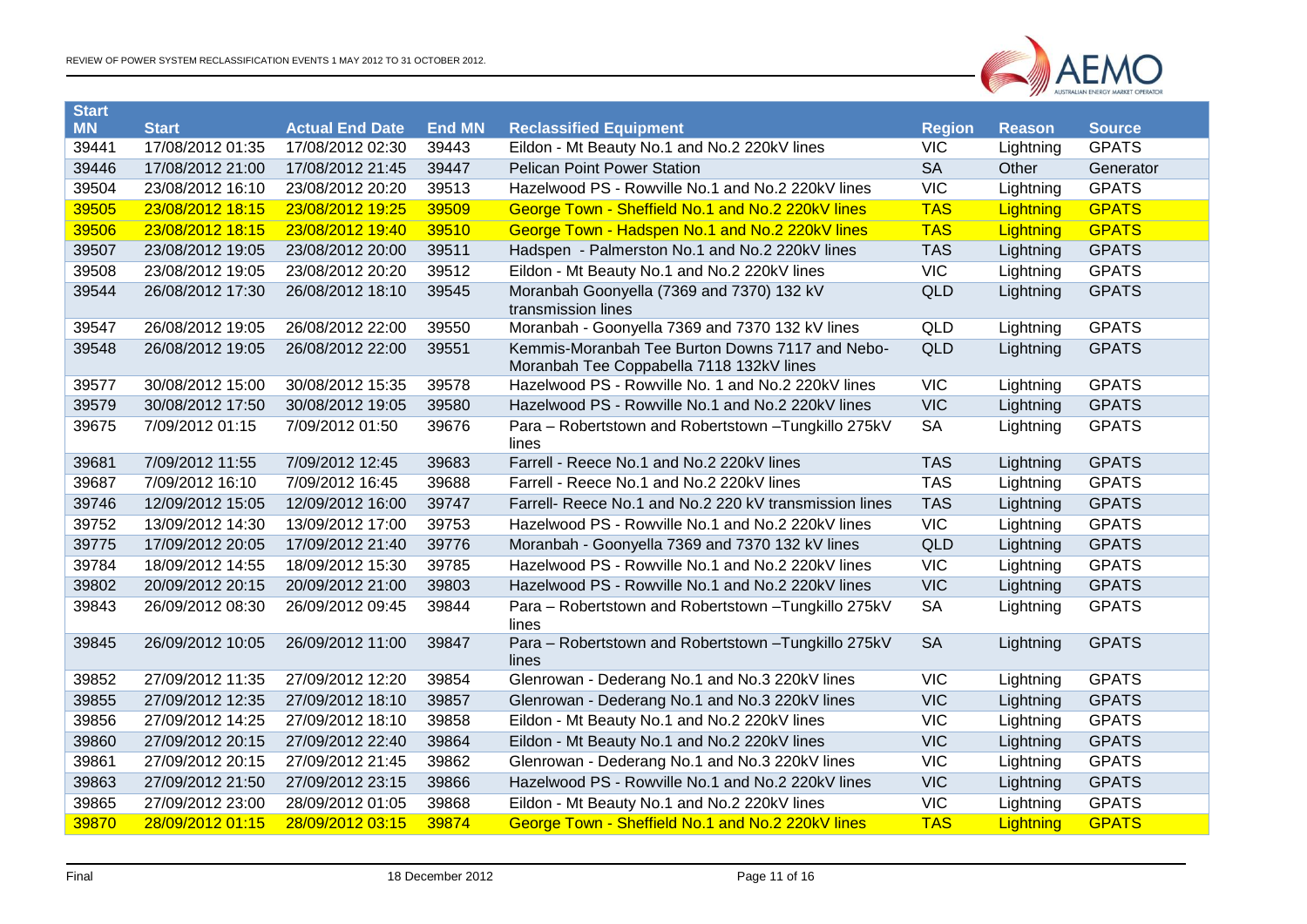

| Start<br><b>MN</b> | <b>Start</b>                         | <b>Actual End Date</b>               | <b>End MN</b>  | <b>Reclassified Equipment</b>                                                                             | <b>Region</b>           | <b>Reason</b>    | <b>Source</b>                      |
|--------------------|--------------------------------------|--------------------------------------|----------------|-----------------------------------------------------------------------------------------------------------|-------------------------|------------------|------------------------------------|
| 39872              | 28/09/2012 02:10                     | 28/09/2012 10:45                     | 39885          | Eildon - Mt Beauty No.1 and No.2 220kV lines                                                              | <b>VIC</b>              | Lightning        | <b>GPATS</b>                       |
| 39873              | 28/09/2012 02:25                     | 28/09/2012 08:30                     | 39891          | Glenrowan - Dederang No.1 and No.3 220kV lines                                                            | <b>VIC</b>              | Lightning        | <b>GPATS</b>                       |
| 39877              | 28/09/2012 04:35                     | 28/09/2012 05:35                     | 39878          | Para - Robertstown and Robertstown - Tungkillo 275kV<br>lines                                             | <b>SA</b>               | Lightning        | <b>GPATS</b>                       |
| 39879              | 28/09/2012 07:10                     | 28/09/2012 10:45                     | 39884          | Hazelwood PS - Rowville No.1 and No.2 220kV lines                                                         | <b>VIC</b>              | Lightning        | <b>GPATS</b>                       |
| 39887              | 28/09/2012 16:55                     | 28/09/2012 17:50                     | 39889          | Farrell - Reece No.1 and No.2 220kV lines                                                                 | <b>TAS</b>              | Lightning        | <b>GPATS</b>                       |
| 39888              | 28/09/2012 17:40                     | 28/09/2012 18:40                     | 39890          | Greenbank - Middle Ridge 8848 and 8849 275kV Lines                                                        | <b>QLD</b>              | <b>Bushfires</b> | <b>INDJI</b>                       |
| 39891              | 28/09/2012 19:45                     | 28/09/2012 21:45                     | 39896          | George Town - Hadspen No.1 and No.2 220kV lines                                                           | <b>TAS</b>              | Lightning        | <b>GPATS</b>                       |
| 39892              | 28/09/2012 19:55                     | 28/09/2012 21:25                     | 39894          | George Town - Sheffield No.1 and No.2 220kV lines                                                         | <b>TAS</b>              | Lightning        | <b>GPATS</b>                       |
| 39893              | 28/09/2012 20:40                     | 28/09/2012 21:40                     | 38985          | George Town - Hadspen No.1 and No.2 220kV lines                                                           | <b>TAS</b>              | Lightning        | <b>GPATS</b>                       |
| 39897              | 28/09/2012 23:25                     | 29/09/2012 00:00                     | 39898          | George Town - Sheffield No.1 and No.2 220kV lines                                                         | <b>TAS</b>              | Lightning        | <b>GPATS</b>                       |
| 39899              | 29/09/2012 02:00                     | 29/09/2012 02:45                     | 39900          | Hazelwood PS - Rowville No. 1 and No.2 220kV lines                                                        | VIC                     | Lightning        | <b>GPATS</b>                       |
| 39902              | 29/09/2012 16:10                     | 29/09/2012 18:50                     | 39903          | Hazelwood PS - Rowville No. 1 and No.2 220kV lines                                                        | <b>VIC</b>              | Lightning        | <b>GPATS</b>                       |
| 39919              | 3/10/2012 18:25                      | 3/10/2012 21:00                      | 39922          | Bayswater Regentville (31) and Bayswater Sydney West<br>(32) 330kV Lines                                  | <b>NSW</b>              | <b>Bushfires</b> | <b>INDJI&amp;TNSP</b>              |
| 39929<br>&39964    | 4/10/2012 12:15                      |                                      | <b>XXXXXXX</b> | <b>Eraring Vales Pt 24 line and Tomago No. 3 Potline</b>                                                  | <b>NSW</b>              | <b>Other</b>     | <b>Non credible</b><br>contingency |
|                    |                                      |                                      |                |                                                                                                           |                         |                  | <b>4th Oct actual</b>              |
| 39938<br>839971    | 5/10/2012 13:35                      |                                      | <b>XXXXXXX</b> | Uranquinty Units 11,12,13 &14                                                                             | <b>NSW</b>              | <b>Other</b>     | event.<br><b>Actual Event</b>      |
| 39945              | 6/10/2012 04:00                      | 6/10/2012 05:05                      | 39948          | Para - Robertstown and Robertstown - Tungkillo 275kV<br>lines                                             | <b>SA</b>               | Lightning        | <b>GPATS</b>                       |
| 39956              | 6/10/2012 14:30                      | 6/10/2012 16:00                      | 39957          | Glenrowan - Dederang No.1 and No.3 220kV lines                                                            | <b>VIC</b>              | Lightning        | <b>GPATS</b>                       |
| 39967              | 8/10/2012 15:25                      | 8/10/2012 16:00                      | 39968          | Farrell-Reece No.1 & No.2 220kV lines                                                                     | <b>TAS</b>              | Lightning        | <b>GPATS</b>                       |
| 39984              | 10/10/2012 18:35                     | 10/10/2012 20:00                     | 39988          | Hazelwood PS - Rowville No.1 and No.2 220kV lines                                                         | VIC                     | Lightning        | <b>GPATS</b>                       |
| 39994              | 11/10/2012 12:25                     | 11/10/2012 13:25                     | 39995          | Glenrowan - Dederang No.1 and No.3 220kV lines                                                            | <b>VIC</b>              | Lightning        | <b>GPATS</b>                       |
| 40025              | 16/10/2012 12:25                     | 16/10/2012 13:45                     | 20028          | Para - Robertstown and Robertstown - Tungkillo 275kV<br>lines                                             | <b>SA</b>               | Lightning        | <b>GPATS</b>                       |
| 40032              | 16/10/2012 17:35                     | 16/10/2012 19:30                     | 40039          | Hazelwood PS - Rowville No.1 and No.2 220kV lines                                                         | <b>VIC</b>              | Lightning        | <b>GPATS</b>                       |
| 40035              | 16/10/2012 19:05                     | 16/10/2012 22:10                     | 40041          | Eildon - Mt Beauty No.1 and No.2 220kV lines                                                              | VIC                     | Lightning        | <b>GPATS</b>                       |
| 40036              | 16/10/2012 19:40                     | 16/10/2012 22:10                     | 40040          | Glenrowan - Dederang No.1 and No.3 220kV lines                                                            | <b>VIC</b>              | Lightning        | <b>GPATS</b>                       |
| 40050              | 19/10/2012 06:35                     | 19/10/2012 07:30                     | 40051          | Eildon - Mt Beauty No.1 and No.2 220kV lines                                                              | <b>VIC</b>              | Lightning        | <b>GPATS</b>                       |
| 40052<br>40064     | 19/10/2012 08:30<br>20/10/2012 21:55 | 19/10/2012 09:30<br>20/10/2012 22:45 | 40054<br>40065 | Hazelwood PS - Rowville No.1 and No.2 220kV lines<br>Para - Robertstown and Robertstown - Tungkillo 275kV | <b>VIC</b><br><b>SA</b> | Lightning        | <b>GPATS</b><br><b>GPATS</b>       |

**Start**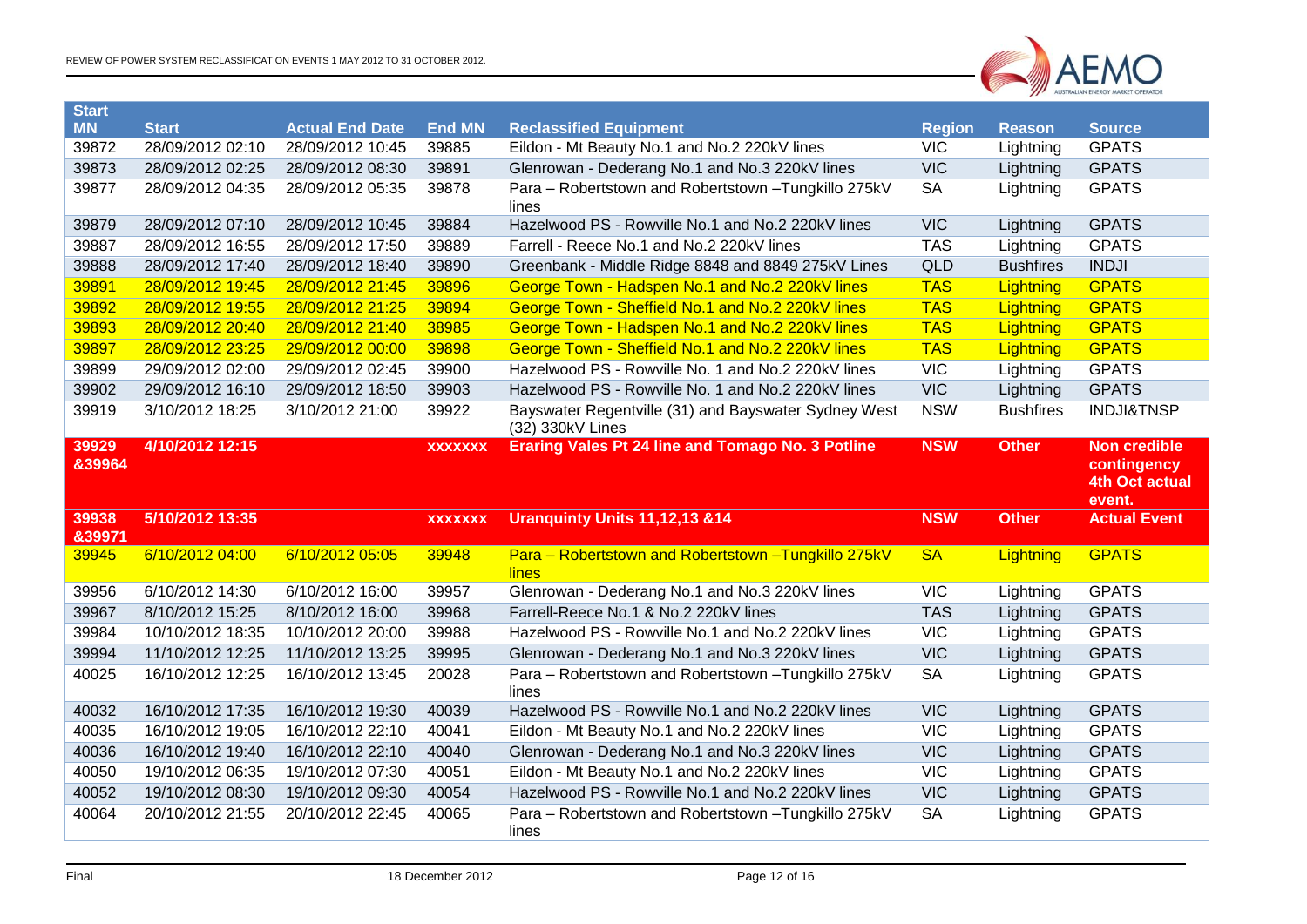

| Start     |                  |                        |        |                                                                                         |               |                  |                       |
|-----------|------------------|------------------------|--------|-----------------------------------------------------------------------------------------|---------------|------------------|-----------------------|
| <b>MN</b> | <b>Start</b>     | <b>Actual End Date</b> | End MN | <b>Reclassified Equipment</b>                                                           | <b>Region</b> | <b>Reason</b>    | <b>Source</b>         |
| 40082     | 22/10/2012 18:40 | 23/10/2012 16:00       | 40094  | Greenbank Swanbank E 805 Greenbank-Swanbank 806<br>275kV lines and Swanbank E generator | <b>QLD</b>    | Other            | <b>TNSP</b>           |
| 40088     | 23/10/2012 11:00 | 23/10/2012 15:45       | 40093  | Greenbank Blackwall 8821 and Greenbank-Abermain<br>8844 275kV lines                     | QLD           | <b>Bushfires</b> | <b>INDJI&amp;TNSP</b> |
| 40091     | 23/10/2012 13:00 | 23/10/2012 15:40       | 40092  | Greenbank Abermain (8844) 275kV line and the<br>Greenbank No2 275kV bus                 | <b>QLD</b>    | Other            | <b>TNSP</b>           |
| 40099     | 25/10/2012 01:45 | 25/10/2012 04:55       | 40102  | Hazelwood PS - Rowville No.1 and No.2 220kV lines                                       | VIC.          | Lightning        | <b>GPATS</b>          |
| 40116     | 26/10/2012 16:50 | 26/10/2012 17:40       | 40118  | Hazelwood PS - Rowville No.1 and No.2 220kV lines                                       | <b>VIC</b>    | Lightning        | <b>GPATS</b>          |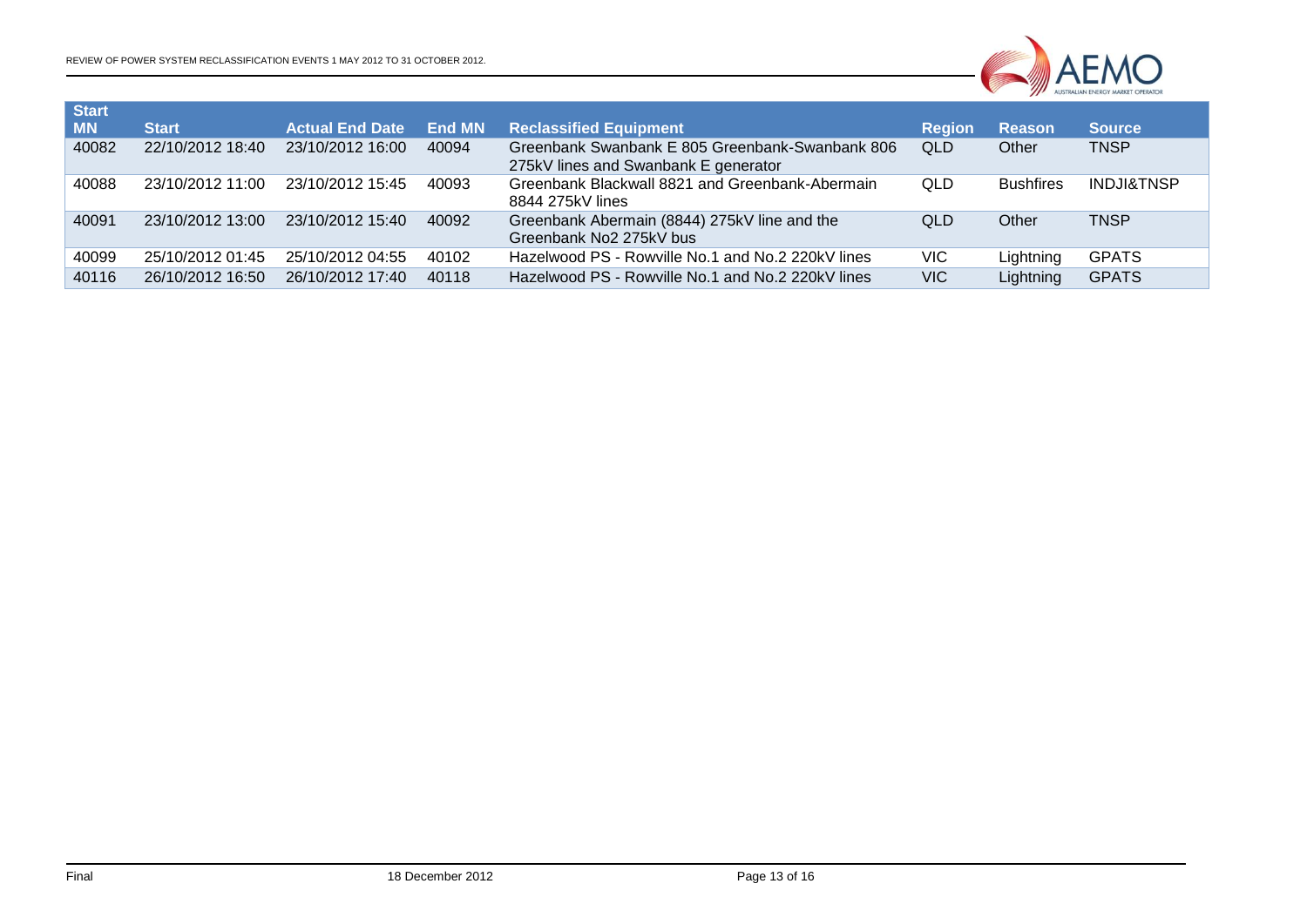

#### *Table 5 Actual Simultaneous Trips (Non-credible contingencies) 1 May 2012 to 31 October 2012*

<span id="page-13-0"></span>

| <b>Start</b>        | <b>Start MN</b> | <b>End</b>          | <b>End MN</b> | <b>Title</b>                                                                                                                                                      | <b>Region</b> | <b>Reason</b>    | <b>Additional Information</b>                                                                                                                                                                                                                                     |
|---------------------|-----------------|---------------------|---------------|-------------------------------------------------------------------------------------------------------------------------------------------------------------------|---------------|------------------|-------------------------------------------------------------------------------------------------------------------------------------------------------------------------------------------------------------------------------------------------------------------|
| 31/10/2012<br>12:20 | 40158           | 31/10/2012<br>12:20 | 40158         | Lismore Section 1 132kV bus tripped                                                                                                                               | <b>NSW</b>    | Other            | Inadvertent protection operation                                                                                                                                                                                                                                  |
| 30/10/2012<br>13:50 | 40153           | 30/10/2012<br>14:05 | 40154         | Farrell - Sheffield No.1 and No.2 220 kV lines                                                                                                                    | <b>TAS</b>    | <b>Bushfires</b> | Controlled burn out of control                                                                                                                                                                                                                                    |
| 24/10/2012<br>13:40 | 40098           | 24/10/2012<br>13:40 | 40098         | Hadspen 110kV A Bus                                                                                                                                               | <b>TAS</b>    | Other            |                                                                                                                                                                                                                                                                   |
| 23/10/2012<br>12:15 | 40090           | 23/10/2012<br>12:15 | na            | S3 Greenbank Abermain (8844) 275kV line tripped and<br>successfully auto reclosed, S3 Greenbank No 2 275 kV<br>bus, offloading Mudgeeraba 275kV lines 835 and 836 | QLD           | <b>Bushfires</b> | Reclass on 8844 and 8821                                                                                                                                                                                                                                          |
| 22/10/2012<br>18:40 | 40080           | 23/10/2012<br>10:00 | na            | Greenbank Swanbank E 805 Greenbank-Swanbank 806<br>275kV lines and Swanbank E generator                                                                           | <b>QLD</b>    | <b>Bushfires</b> | 1836 hrs 806, 1837 hrs 805, 1840<br>Swanbank E gen trip                                                                                                                                                                                                           |
| 18/10/2012<br>22:05 | 40047           | 19/10/2012<br>14:30 | 40058         | Braemar No. 1 330/275kV transformer and the Braemar to<br>Bulli Creek 330kV line 9901 tripped.                                                                    | QLD           | Other            | Braemar No. 1 330/275kV<br>transformer and the Braemar to<br>Bulli Creek 330kV line 9901<br>tripped.                                                                                                                                                              |
| 17/10/2012<br>09:00 | 40042           | 17/10/2012<br>22:00 | 40042         | George Town to Tamar Valley No.1 and No.2 110 kV lines<br>tripped                                                                                                 | <b>TAS</b>    | Other            | George Town to Tamar Valley<br>No. 1 and No. 2 110 kV lines<br>tripped, maloperation of CAS                                                                                                                                                                       |
| 5/10/2012<br>13:35  | 39938           | 5/10/2012<br>13:35  | N/A           | <b>Simultaneous trip all Units at Uranquinty Power</b><br><b>Station</b>                                                                                          | <b>NSW</b>    | <b>Other</b>     | Units 12,13, and 14 tripped<br>1334 hrs Unit 11 tripped 1336<br>hrs                                                                                                                                                                                               |
| 4/10/2012<br>12:15  | 39929           | 4/10/2012<br>12:15  | N/A           | <b>Eraring to Vales Point and Tomago No. 3 Potline</b>                                                                                                            | <b>NSW</b>    | <b>Other</b>     | <b>Trip due Bushfire under 24</b><br>transmission line. Tomago<br>simultaneous trip.                                                                                                                                                                              |
| 4/09/2012<br>01:15  | 39651           | 4/09/2012<br>01:15  | 39651         | Simultaneous trip of MOPS No 11 and No 12 generators                                                                                                              | <b>VIC</b>    | Other            | Trip was attributed to gas pipeline<br>pressure control issues.<br>Preliminary information indicates<br>that a future occurrence of this<br>non-credible event is not likely<br>under the prevailing conditions.-<br>Awaiting further info to become<br>available |
| 20/08/2012<br>19:00 | N/A             | 20/08/2012<br>19:40 | N/A           | Snuggery 33kV bus trip: ETSA Utilities                                                                                                                            | <b>SA</b>     | Other            | Inadvertent trip during protection<br>testing                                                                                                                                                                                                                     |
| 8/08/2012<br>22:00  | 39378           | 8/08/2012<br>22:15  | N/A           | Multiple generator trip - Reece No.1 & 2 units                                                                                                                    | <b>TAS</b>    | Lightning        | Units tripped at 2159hrs                                                                                                                                                                                                                                          |
| 11/07/2012 39211    |                 | 11/07/2012          | N/A           | Non Credible Contingency 6 330 kV T/L Capital and                                                                                                                 | <b>NSW</b>    | <b>Other</b>     | Auto reclose testing on 6                                                                                                                                                                                                                                         |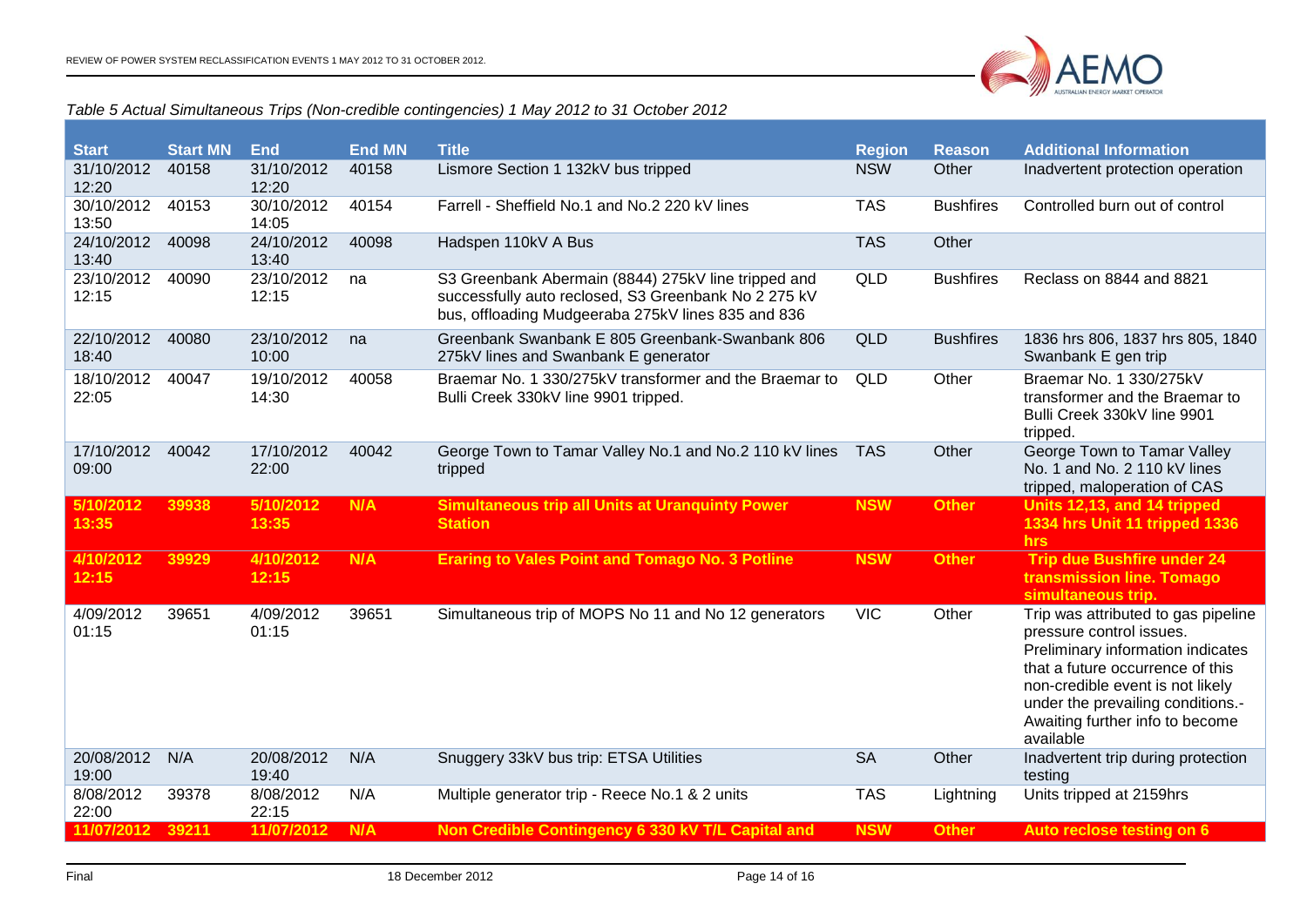

| <b>Start</b><br>13:20 | <b>Start MN</b> | End<br>13:25        | <b>End MN</b> | <b>Title</b><br><b>Woodlawn windfarms</b>                                                                  | <b>Region</b> | <b>Reason</b> | <b>Additional Information</b><br><b>Transmission line</b>   |
|-----------------------|-----------------|---------------------|---------------|------------------------------------------------------------------------------------------------------------|---------------|---------------|-------------------------------------------------------------|
| 5/07/2012<br>17:50    | 39189           | 5/07/2012<br>21:40  | N/A           | Non Credible Contingency Basslink and Rio Tinto Potline                                                    | TAS           | Other         | No                                                          |
| 2/07/2012<br>16:05    | 39154           | 2/07/2012<br>16:05  | <b>NA</b>     | WWang 7 and WWang Orange North 944 132kV line                                                              | <b>NSW</b>    | Other         |                                                             |
| 16/06/2012<br>20:25   | 39020           | 16/06/2012<br>22:35 | N/A           | No. 7 110 kV bus tripped at H3 Belmont                                                                     | QLD           | Other         | Cap bank fault also tripped bus.<br>CB isolated and bus RTS |
| 29/05/2012<br>16:20   | 38920           | 29/05/2012<br>17:40 | 38921         | Keilor No1 220kV Bus                                                                                       | VIC           | Other         | Refer to PS Incident Report                                 |
| 13/05/2012<br>01:45   | 38838           | 13/05/2012<br>03:00 | <b>XXXXX</b>  | Chapel Street Gordon No.2 220kV transmission line and<br>Chapel Street Risdon No.1 110kV transmission line | TAS           | Other         |                                                             |